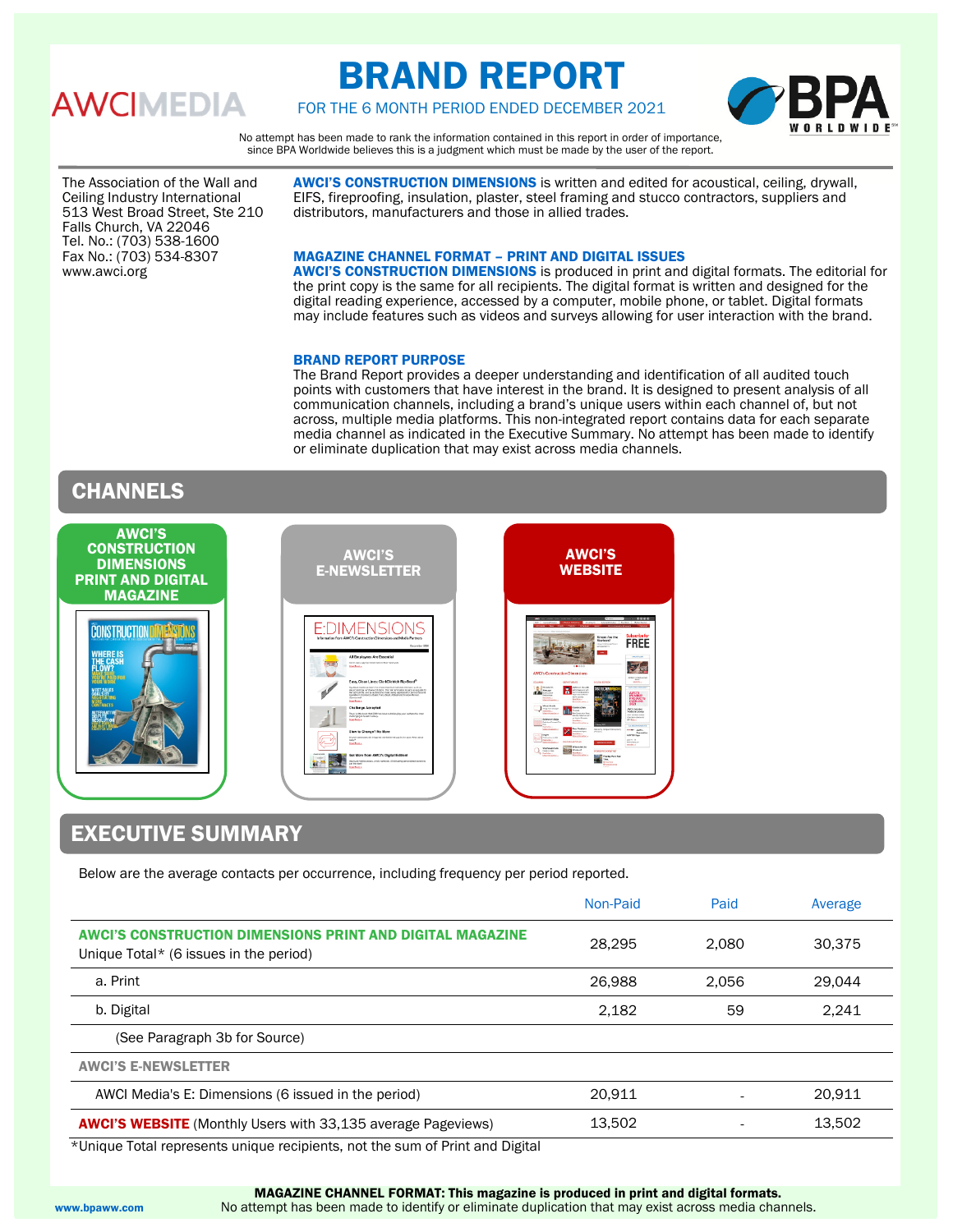#### FIELD SERVED

AWCI'S CONSTRUCTION DIMENSIONS serves members of the Association of the Wall and Ceiling Industry (AWCI) including wall and ceiling contractors, manufacturers, suppliers/ distributors, architects/specifiers, engineers and others allied to the field.

### DEFINITION OF RECIPIENT QUALIFICATION

Qualified recipients are owners/partners (including Founder, Principal, Proprieter), presidents (including C-suite, Board of Directors, Secretary/Treasurer), vice presidents, project managers, supervisors (including controllers, general and department directors, managers, team leaders, foremen and superintendents), estimators (including consultant), field personnel (including architects, contractors, designers, draftsmen, inspectors, account/product/customer/manufacturing reps and sales titles), other titled and non-titled personnel.

| <b>AVERAGE NON-QUALIFIED CIRCULATION</b>                  | <b>1. AVERAGE OUALIFIED CIRCULATION BREAKOUT FOR PERIOD</b>     |                    |     |                       |        |                                              |                          | 2. QUALIFIED CIRCULATION BY ISSUES FOR PERIOD                                              |        |         |                                   |
|-----------------------------------------------------------|-----------------------------------------------------------------|--------------------|-----|-----------------------|--------|----------------------------------------------|--------------------------|--------------------------------------------------------------------------------------------|--------|---------|-----------------------------------|
| Non-Oualified<br>Not Included Elsewhere<br>Copies         |                                                                 | Total<br>Oualified |     | Oualified<br>Non-Paid |        | Oualified<br>Paid                            |                          | <b>2021 Issue</b>                                                                          | Print  | Digital | <b>Unique Total</b><br>Oualified* |
| 12<br><b>Other Paid Circulation</b>                       | Oualified<br>Circulation                                        |                    |     |                       |        | Copies Percent Copies Percent Copies Percent |                          | July                                                                                       | 29,044 | 2,253   | 30,375                            |
| 340<br>Advertiser and Agency                              | Individual<br>Sponsored<br>Individually                         | 28.295             |     | 93.2 28.295 93.2      |        | $\sim$                                       | $\overline{\phantom{a}}$ | August                                                                                     | 29,044 | 2,240   | 30,375                            |
|                                                           | Addressed                                                       |                    |     |                       |        |                                              |                          | September                                                                                  | 29.043 | 2.239   | 30,375                            |
| <b>Allocated for Trade Shows</b><br>25<br>and Conventions | Membership<br><b>Benefit</b>                                    | 2.080              | 6.8 | $\sim$                | $\sim$ | 2.080                                        | 6.8                      | October                                                                                    | 29.040 | 2.244   | 30.375                            |
| 202<br>All Other                                          | Multi-Copy Same<br>Addressee                                    |                    |     |                       |        |                                              |                          | November                                                                                   | 29.039 | 2.236   | 30,375                            |
|                                                           | Single Copy Sales<br><b>TOTAL</b>                               |                    |     |                       |        |                                              |                          | December                                                                                   | 29.055 | 2.232   | 30.375                            |
| <b>TOTAL</b><br>579                                       | <b>OUALIFIED 30.375 100.0 28.295 93.2</b><br><b>CIRCULATION</b> |                    |     |                       |        | 2.080                                        | 6.8                      | *Unique Total Qualified represents unique recipients,<br>not the sum of Print and Digital. |        |         |                                   |

BUSINESS/OCCUPATION BREAKOUT OF QUALIFIED CIRCULATION FOR ISSUE OF NOVEMBER 2021 This issue is equal to the average of the other 5 issues reported in Paragraph 2.

|                                                                |                               |                     |        |         | Classification by Title       |                       |                   |                    |                        |                       |                                |                                                |
|----------------------------------------------------------------|-------------------------------|---------------------|--------|---------|-------------------------------|-----------------------|-------------------|--------------------|------------------------|-----------------------|--------------------------------|------------------------------------------------|
| Business and Industry                                          | Unique<br>Total<br>Qualified* | Percent<br>of Total | Print  | Digital | Owner/<br>Partner<br>(Note 1) | President<br>(Note 2) | Vice<br>President | Project<br>Manager | Supervisor<br>(Note 3) | Estimator<br>(Note 4) | Field<br>Personnel<br>(Note 5) | Other Titled<br>and<br>Non-Titled<br>Personnel |
| Contractor                                                     | 27.566                        | 90.8                | 26.429 | 1,867   | 9.094                         | 6,649                 | 1,333             | 1,058              | 5,189                  | 427                   | 591                            | 3,225                                          |
| Manufacturer                                                   | 697                           | 2.3                 | 624    | 138     | 73                            | 74                    | 75                | 66                 | 113                    | 5                     | 37                             | 254                                            |
| Distributor/Supplier                                           | 1,589                         | 5.2                 | 1,519  | 134     | 127                           | 78                    | 57                | 66                 | 127                    | 18                    | 43                             | 1,073                                          |
| Architect/Specifier                                            | 96                            | 0.3                 | 85     | 17      | 32                            | 19                    | 4                 | 19                 | 4                      | $\mathbf{1}$          | 3                              | 14                                             |
| Engineer                                                       | 90                            | 0.3                 | 83     | 17      | 22                            | 17                    | $\mathbf{1}$      | 20                 | 8                      | 2                     | $\overline{4}$                 | 16                                             |
| Others Allied to the Field                                     | 337                           | 1.1                 | 299    | 63      | 139                           | 56                    | 22                | 20                 | 27                     | 12                    | 2                              | 59                                             |
| <b>UNIQUE TOTAL</b><br><b>OUALIFIED</b><br><b>CIRCULATION*</b> | 30,375                        | 100.0               | 29,039 | 2,236   | 9,487                         | 6,893                 | 1,492             | 1,249              | 5,468                  | 465                   | 680                            | 4,641                                          |
| <b>PERCENT</b>                                                 | 100.0                         |                     | 95.6   | 7.4     | 31.2                          | 22.7                  | 4.9               | 4.1                | 18.0                   | 1.5                   | 2.3                            | 15.3                                           |

\*Unique Total Qualified represents unique recipients, not the sum of Print and Digital. Note 1: Owner/Partner includes Founder, Principal, Proprieter

Note 2: President includes C-suite, Board of Directors, Secretary/Treasurer

Note 3: Supervisor includes controllers, general and department directors, managers, team leaders, foremen and superintendents

Note 4: Estimator includes consultants

Note 5: Field Personnel includes architects, contractors, designers, draftsmen, inspectors, account/product/customer/manufacturing reps and sales titles



|   | <b>Business and Industry</b> | Total<br>Qualified | Percent<br>of Total |
|---|------------------------------|--------------------|---------------------|
| A | Contractor                   | 27,566             | 90.8                |
| В | Manufacturer                 | 697                | 2.3                 |
| C | Distributor/Supplier         | 1,589              | 5.2                 |
| D | Architect/Specifier          | 96                 | 0.3                 |
| E | Engineer                     | 90                 | 0.3                 |
| F | Others Allied to the Field   | 337                | 11                  |

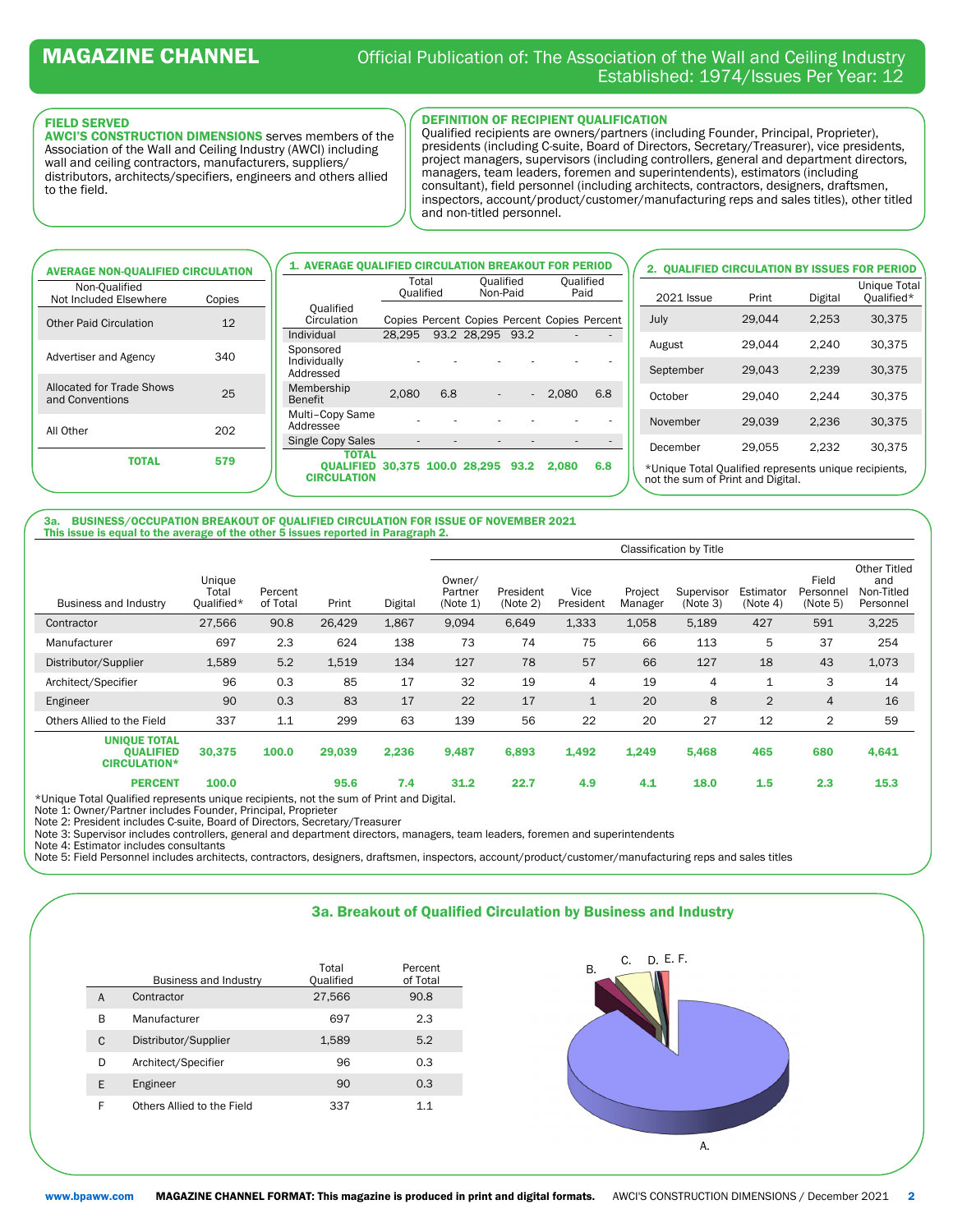|                                                                     |                          | <b>Qualified Within</b>  |                          |        |         |                            |         |
|---------------------------------------------------------------------|--------------------------|--------------------------|--------------------------|--------|---------|----------------------------|---------|
| <b>Qualification Source</b>                                         | 1 Year                   | 2 Years                  | 3 Years                  | Print  | Digital | Unique Total<br>Qualified* | Percent |
| Direct Request:                                                     | 9,242                    | 1,729                    | 2,815                    | 12,484 | 2,161   | 13,786                     | 45.4    |
| Request from recipient's company:<br>Ш.                             | 81                       | 41                       | 20                       | 142    | 1       | 142                        | 0.5     |
| III. Membership Benefit:                                            | 1,587                    | 455                      |                          | 2,017  | 58      | 2,042                      | 6.7     |
| IV. Communication (other than request):                             |                          | 552                      | 297                      | 840    | 16      | 849                        | 2.8     |
| V. <b>TOTAL</b> – Sources other than above (listed alphabetically): | 11,931                   | $\blacksquare$           | 1,625                    | 13,556 |         | 13,556                     | 44.6    |
| Association rosters and directories                                 | $\overline{\phantom{a}}$ | $\overline{\phantom{a}}$ |                          |        | ۰       |                            |         |
| **Business directories                                              | 11,931                   | $\overline{\phantom{a}}$ | 1,625                    | 13,556 |         | 13,556                     | 44.6    |
| Manufacturer's, distributor's, and wholesaler's lists               |                          |                          |                          |        |         |                            |         |
| Other sources                                                       | $\overline{\phantom{a}}$ |                          | $\overline{\phantom{a}}$ |        |         |                            |         |
| VI. Single Copy Sales:                                              |                          |                          |                          |        |         |                            |         |
| UNIQUE TOTAL QUALIFIED CIRCULATION*                                 | 22,841                   | 2,777                    | 4,757                    | 29,039 | 2,236   | 30,375                     | 100.0   |
| <b>PERCENT</b>                                                      | 75.2                     | 9.1                      | 15.7                     | 95.6   | 7.4     | 100.0                      |         |

| <b>Mailing Address</b>                        | Print  | Digital                  | Unique Total<br>Oualified* | Percent                  |
|-----------------------------------------------|--------|--------------------------|----------------------------|--------------------------|
| Individuals by name and title and/or function | 28,014 | 2,236                    | 29,350                     | 96.6                     |
| Individuals by name only                      | 1,025  |                          | 1,025                      | 3.4                      |
| Titles or functions only                      |        | $\sim$                   | $\overline{\phantom{a}}$   | $\overline{\phantom{a}}$ |
| Company names only                            |        | $\overline{\phantom{a}}$ | $\overline{\phantom{a}}$   | ۰                        |
| Multi-Copy Same Addressee copies              |        |                          | $\overline{\phantom{a}}$   | ۰                        |
| Single Copy Sales                             |        |                          | ۰                          |                          |
| UNIQUE TOTAL QUALIFIED CIRCULATION*           | 29,039 | 2,236                    | 30,375                     | 100.0                    |

### AVERAGE ANNUAL AUDITED QUALIFIED CIRCULATION AND CURRENT UNAUDITED CIRCULATION

| <b>January - June</b> | <b>July - December</b>   |                               |                                |                               |                                                                                                                                             |
|-----------------------|--------------------------|-------------------------------|--------------------------------|-------------------------------|---------------------------------------------------------------------------------------------------------------------------------------------|
| 2019                  | 2019                     | <b>January - June</b><br>2020 | <b>July - December</b><br>2020 | <b>January - June</b><br>2021 | <b>July - December</b><br>$2021*$                                                                                                           |
| 30,375                | 30,375                   | 30,375                        | 30,375                         | 30,375                        | 30,375                                                                                                                                      |
| 27,650                | 27,897                   | 27,605                        | 27,690                         | 27,805                        | 28,295                                                                                                                                      |
| 27,650                | 27,897                   | 27,605                        | 27,601                         | 26,541                        | 26,988                                                                                                                                      |
|                       | ٠                        | $\overline{\phantom{a}}$      | 212                            | 2,107                         | 2,182                                                                                                                                       |
| 2,725                 | 2,478                    | 2,770                         | 2,685                          | 2,570                         | 2,080                                                                                                                                       |
| 2,725                 | 2,478                    | 2,770                         | 2,667                          | 2,544                         | 2,056                                                                                                                                       |
|                       | $\overline{\phantom{a}}$ | $\overline{\phantom{a}}$      | 40                             | 61                            | 59                                                                                                                                          |
| $**NC$                | $**NC$                   | $**NC$                        | $*$ NC                         | $**NC$                        | $*$ NC                                                                                                                                      |
| \$33.12               | \$34.00                  | \$33.98                       | \$26.99                        | \$33.82                       | \$33.97                                                                                                                                     |
|                       |                          |                               |                                |                               | *NOTE: July - December 2021 data is unaudited. With each successive period, new data will be added until six 6-month periods are displayed. |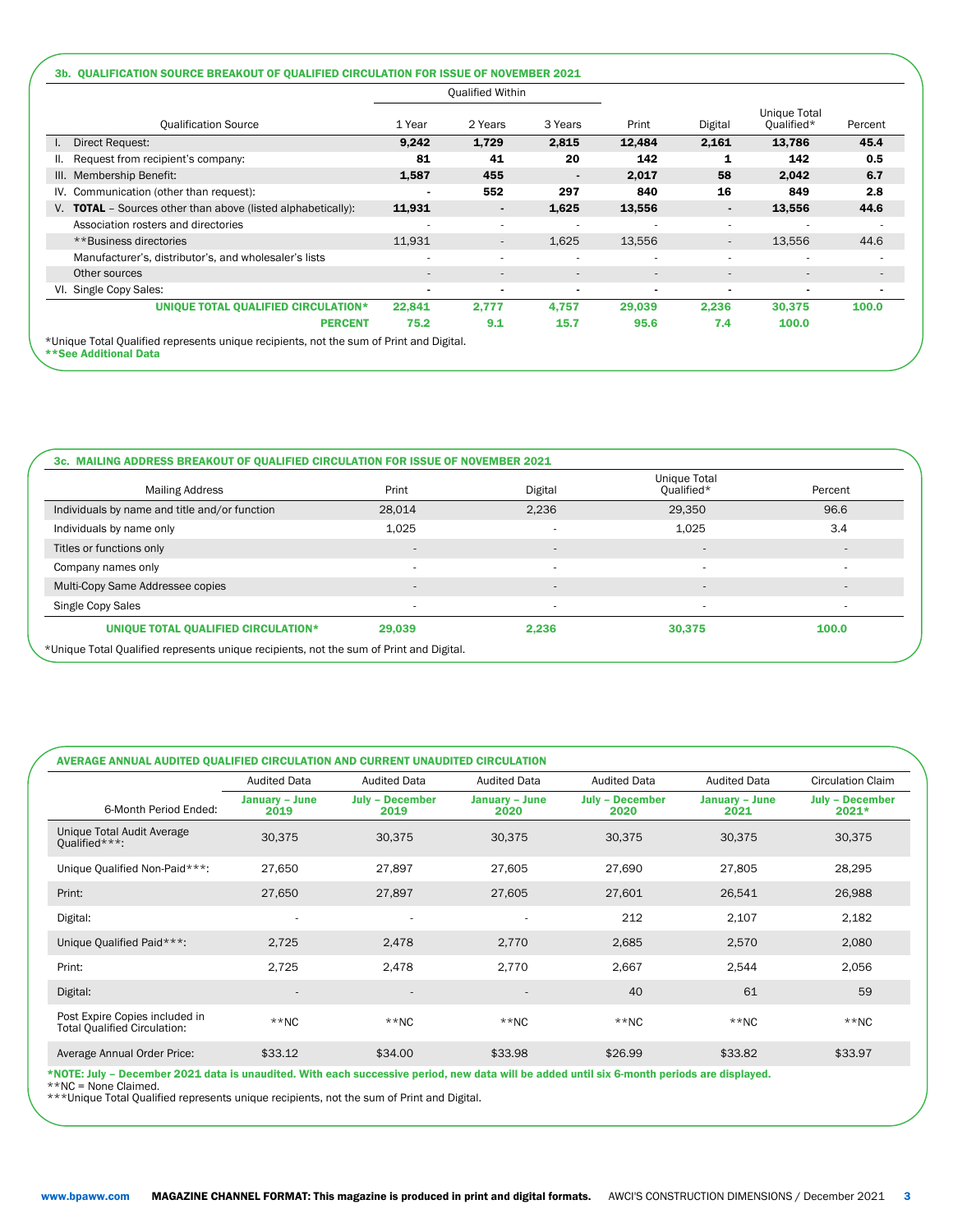| <b>State</b>            | Print | Digital         | <b>Unique Total</b><br>Qualified** | Percent | <b>State</b>                             | Print          | Digital        | <b>Unique Total</b><br>Qualified** | Percent |
|-------------------------|-------|-----------------|------------------------------------|---------|------------------------------------------|----------------|----------------|------------------------------------|---------|
| Maine                   | 128   | 11              | 134                                |         | Kentucky                                 | 296            | 30             | 313                                |         |
| New Hampshire           | 204   | 19              | 216                                |         | Tennessee                                | 521            | 52             | 558                                |         |
| Vermont                 | 70    | $\overline{2}$  | 71                                 |         | Alabama                                  | 404            | 27             | 419                                |         |
| Massachusetts           | 641   | 45              | 667                                |         | Mississippi                              | 174            | 7              | 180                                |         |
| Rhode Island            | 116   | 6               | 118                                |         | <b>EAST SO. CENTRAL</b>                  | 1,395          | 116            | 1,470                              | 4.9     |
| Connecticut             | 292   | 29              | 310                                |         | Arkansas                                 | 191            | 12             | 198                                |         |
| <b>NEW ENGLAND</b>      | 1,451 | $\frac{112}{2}$ | 1,516                              | 5.0     | Louisiana                                | 375            | 32             | 388                                |         |
| New York                | 1,256 | 135             | 1,340                              |         | Oklahoma                                 | 285            | 3              | 286                                |         |
| New Jersey              | 632   | 46              | 661                                |         | Texas                                    | 2,207          | 196            | 2,327                              |         |
| Pennsylvania            | 1.177 | 88              | 1,236                              |         | <b>WEST SO. CENTRAL</b>                  | 3,058          | 243            | 3,199                              | 10.5    |
| <b>MIDDLE ATLANTIC</b>  | 3,065 | 269             | 3,237                              | 10.7    | Montana                                  | 111            | $\overline{4}$ | 113                                |         |
| Ohio                    | 1,176 | 94              | 1,227                              |         | Idaho                                    | 222            | 13             | 231                                |         |
| Indiana                 | 539   | 33              | 557                                |         | Wyoming                                  | 42             | $\overline{2}$ | 43                                 |         |
| <b>Illinois</b>         | 866   | 71              | 906                                |         | Colorado                                 | 759            | 39             | 775                                |         |
| Michigan                | 791   | 60              | 827                                |         | <b>New Mexico</b>                        | 131            | 16             | 139                                |         |
| Wisconsin               | 570   | 45              | 595                                |         | Arizona                                  | 594            | 49             | 629                                |         |
| <b>EAST NO. CENTRAL</b> | 3.942 | 303             | 4.112                              | 13.5    | Utah                                     | 315            | 15             | 324                                |         |
| Minnesota               | 868   | 54              | 901                                |         | Nevada                                   | 199            | 18             | 212                                |         |
| lowa                    | 333   | 17              | 346                                |         | <b>MOUNTAIN</b>                          | 2,373          | 156            | 2,466                              | 8.1     |
| Missouri                | 561   | 62              | 608                                |         | Alaska                                   | 92             | 6              | 97                                 |         |
| North Dakota            | 124   | 11              | 131                                |         | Washington                               | 633            | 51             | 664                                |         |
| South Dakota            | 87    | 10              | 94                                 |         | Oregon                                   | 408            | 27             | 422                                |         |
| Nebraska                | 304   | 31              | 324                                |         | California                               | 3,112          | 247            | 3,254                              |         |
| Kansas                  | 367   | 28              | 381                                |         | Hawaii                                   | 146            | 18             | 155                                |         |
| WEST NO. CENTRAL        | 2,644 | 213             | 2,785                              | 9.2     | <b>PACIFIC</b>                           | 4.391          | 349            | 4.592                              | 15.1    |
| Delaware                | 92    | $\overline{8}$  | $\overline{98}$                    |         | <b>UNITED STATES</b>                     | 28,891         | 2,225          | 30,222                             | 99.5    |
| Maryland                | 693   | 48              | 718                                |         | <b>U.S. Territories</b>                  | 13             | 5              | 16                                 |         |
| Washington, DC          | 24    | $\overline{2}$  | 24                                 |         | Canada                                   | 131            | 5              | 132                                |         |
| Virginia                | 796   | 61              | 835                                |         | Mexico                                   | $\overline{1}$ | $\overline{a}$ | $\mathbf{1}$                       |         |
| West Virginia           | 75    | 3               | 78                                 |         | Other International                      | 3              | $\mathbf{1}$   | 4                                  |         |
| North Carolina          | 901   | 72              | 943                                |         | APO/FPO                                  |                |                |                                    |         |
| South Carolina          | 405   | 30              | 422                                |         |                                          |                |                |                                    |         |
| Georgia                 | 1,028 | 78              | 1,073                              |         | <b>UNIQUE TOTAL</b>                      |                |                |                                    |         |
| Florida                 | 2,558 | 162             | 2,654                              |         | <b>OUALIFIED</b><br><b>CIRCULATION**</b> | 29,039         | 2,236          | 30,375                             | 100.0   |
| <b>SOUTH ATLANTIC</b>   | 6,572 | 464             | 6.845                              | 22.5    |                                          |                |                |                                    |         |

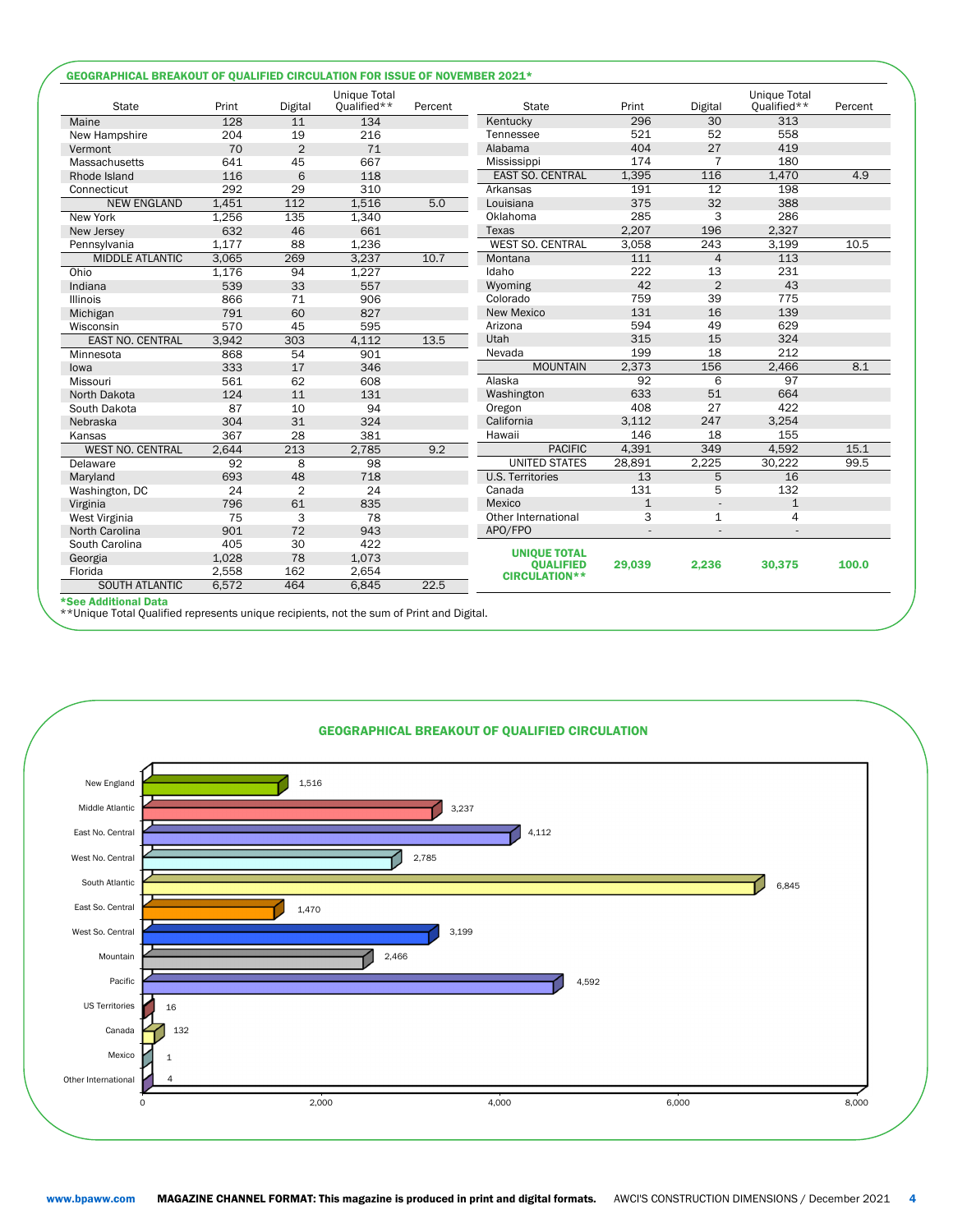# E-NEWSLETTER CHANNEL

| 2021                                                  | <b>AWCI Media's E: Dimensions</b> |
|-------------------------------------------------------|-----------------------------------|
| July 12                                               | 20,878                            |
| August 4                                              | 20,411                            |
| September 9                                           | 21,318                            |
| October 7                                             | 21,191                            |
| November 4                                            | 20,938                            |
| December 7                                            | 20,728                            |
| <b>AVERAGE:</b>                                       | 20,911                            |
| AWCI's Media's E: Dimensions (6 issued in the period) |                                   |

# WEBSITE CHANNEL

## WWW.AWCI.ORG 2021 Pageviews Sessions Users Average Session Duration July 36,905 18,996 14,392 1:30 August 35,639 18,205 13,847 1:28 September 32,896 16,084 12,263 1:25 October 30,196 16,138 13,018 1:16 November 33,040 17,927 14,836 1:06 December 30,137 16,065 12,661 1:15 AVERAGE: 33,135 17,235 13,502 1:20

### July – December 2021 data was provided by Google Analytics. All website activity is audited by BPA Worldwide.

### WEBSITE GLOSSARY

Pageviews: A Pageview is recorded each time a page implanted with the JavaScript code (tag) is displayed in a browser window. This will occur whether the page is<br>served directly from the web server, from a proxy, or from t

Sessions: A single continuous set of activity attributable to a cookied browser resulting in one or more pulled text and/or graphics downloads from a site. A period of 30 minutes of inactivity will terminate the session.

Users: An identified and unduplicated Cookied Browser that accesses Internet content or advertising during a measurement period.

Average Session Duration: The time visitors remain on a site per session.